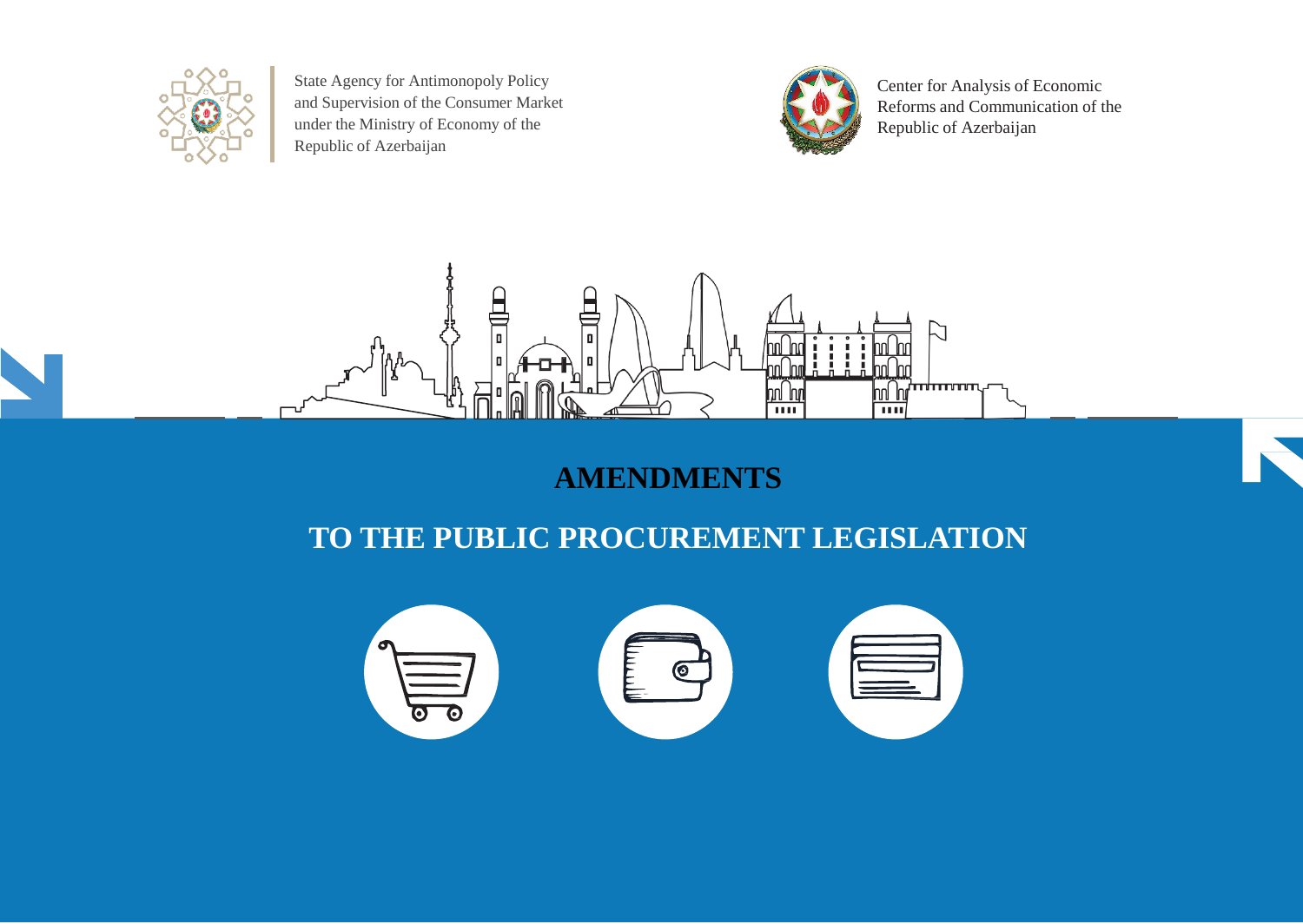



Center for Analysis of Economic Reforms and Communication of the Republic of Azerbaijan



According to the Decree of the President of the Republic of Azerbaijan No. 1376 dated June 22, 2021, the Law No. 330-VIQ of May 27, 2021 "On Amendments to the Law of the Republic of Azerbaijan "On Public Procurement", changes to the "Regulations on the single web portal for public procurement", approved by Decree No. 647 of April 16, 2019, and amendments to the Code of Administrative Offenses of the Republic of Azerbaijan came into force

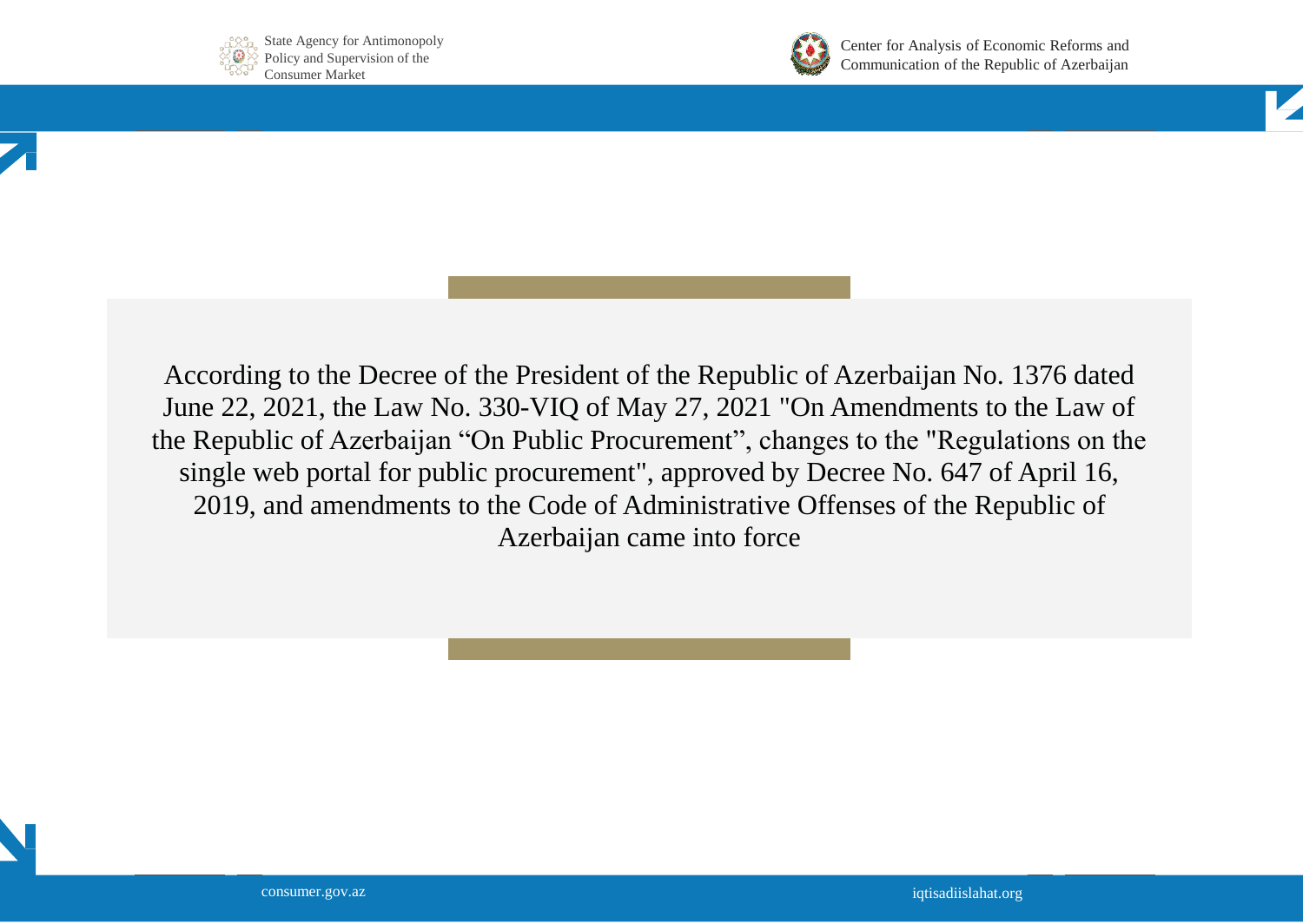





Center for Analysis of Economic Reforms and Communication of the Republic of Azerbaijan

# **MAIN CHANGES**



- Preliminary qualification compliance determination
- Electronization of request for  $\bullet$ quotation method
- Payment procedures
- Tender Commission
- Newspaper announcements
- Setting deadlines for procurement procedures

**Code of Administrative Offenses of the Republic of Azerbaijan (CAO)**

> Responsibility for violation of the  $\bullet$ deadline requirements provided for in the Law of the Republic of Azerbaijan "On Public Procurement"

Responsibility for non-

payment and delay in payments under the agreement

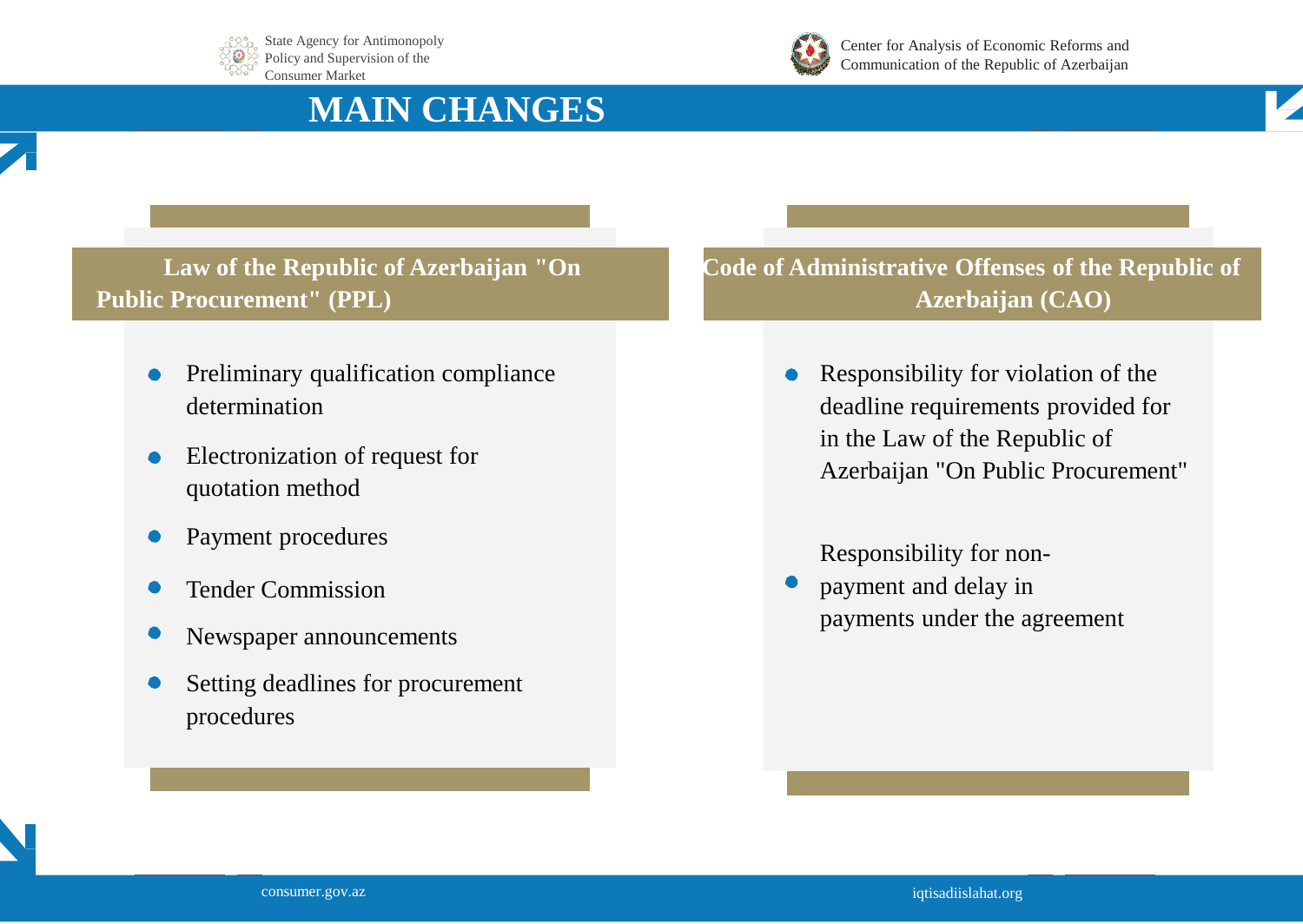



Center for Analysis of Economic Reforms and Communication of the Republic of Azerbaijan

# **QUALIFICATION COMPLIANCE DETERMINATION**



Specification of the similarity between the requirements for the qualifications of consignors (contractors) (Article 6) and the determination of qualification compliance of consignors (contractors) (Article 7)

Changing the notion indicated in the Law to **"preliminary**

qualification compliance determination**"**

Articles 2, 6.4, **7**, 10.3, 36.13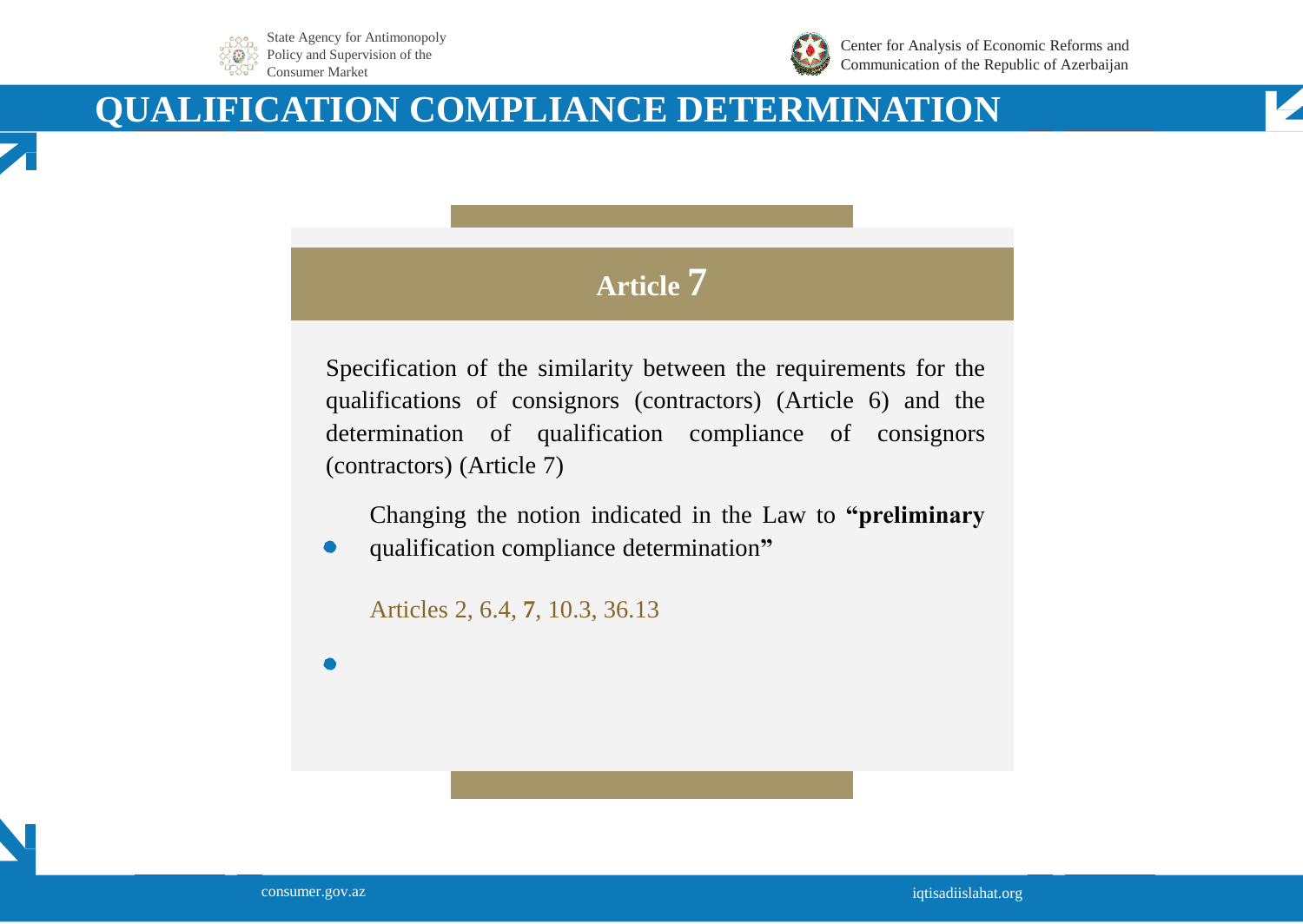



Center for Analysis of Economic Reforms and Communication of the Republic of Azerbaijan

### **ELECTRONIZATION OF REQUEST FOR QUOTATION METHOD**

Inclusion of a procurement request in methods covered by e-procurement (Articles 16.1 and 50-1.1)

| the control of the control of |  |
|-------------------------------|--|
|                               |  |
|                               |  |

In the articles relating to the tender and the request for quotations, replace, where possible, the words "tender" with the word "procurement" or include conditions regarding the request for quotations.



In terms of quotations, change "individual invitation" to the announcement (individual invitations can be sent on a voluntary basis)



Articles 2, 10.1.12, 16.1, 25.3, 25.4, 26.1, 29.3, 40.1-1, 49-1, **50-1.1**., 50-1.3, 50- 2.1, 50-3.1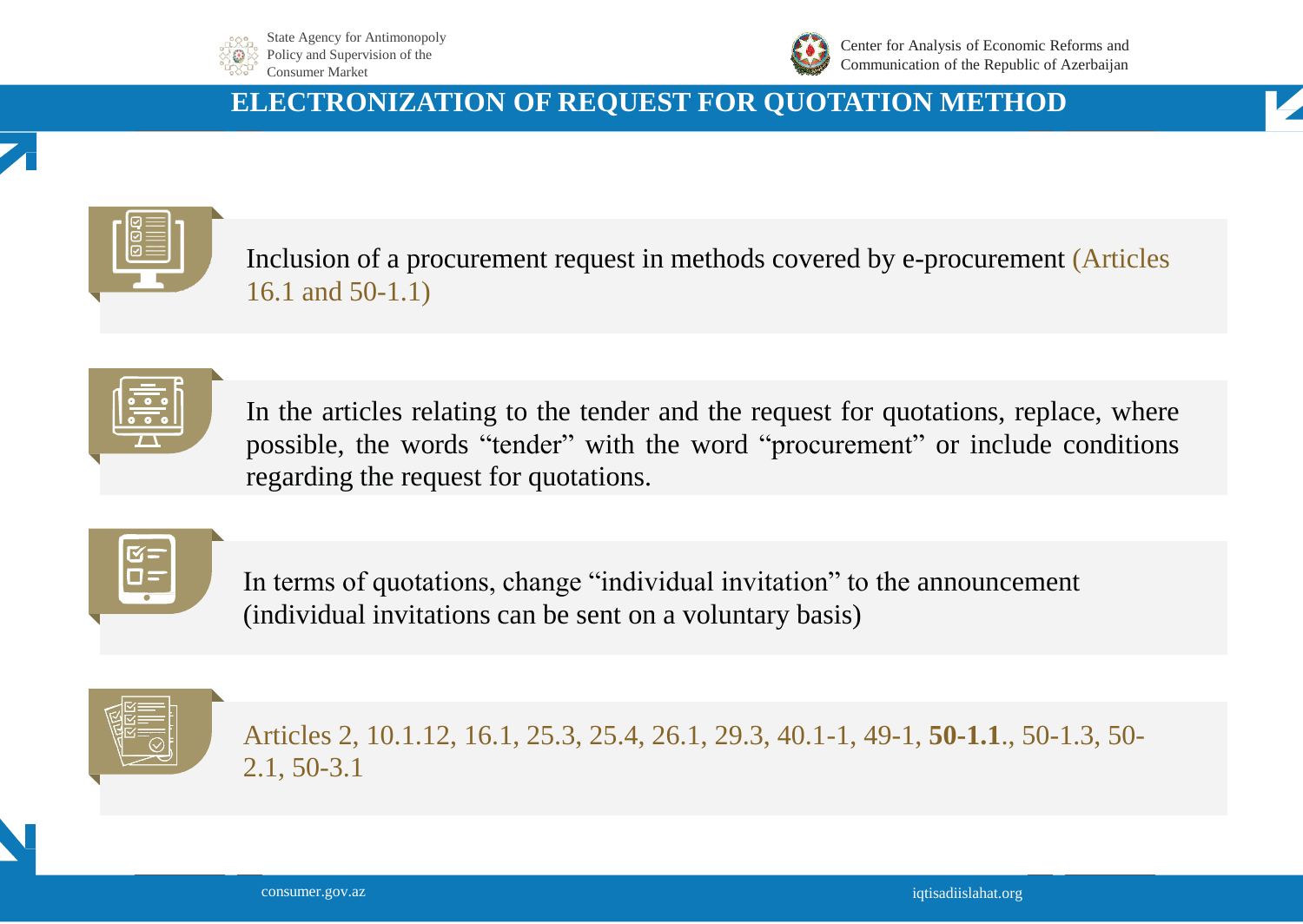



Center for Analysis of Economic Reforms and Communication of the Republic of Azerbaijan

# **PAYMENT PROCEDURES**





Include "participation fee" definition(2)

For a non-electronic procurements, <u>reduce</u> the participation fee as following (29.1):



- from **0,5 percent of estimated price to 0,3 percent**
- from **1,5-times** of tender costs to **1,2-times**



During e-procurement, instead of the purchasing organization, make payment to the portal operator (29.2)



The CM shall define e-procurement participation fee (29.3)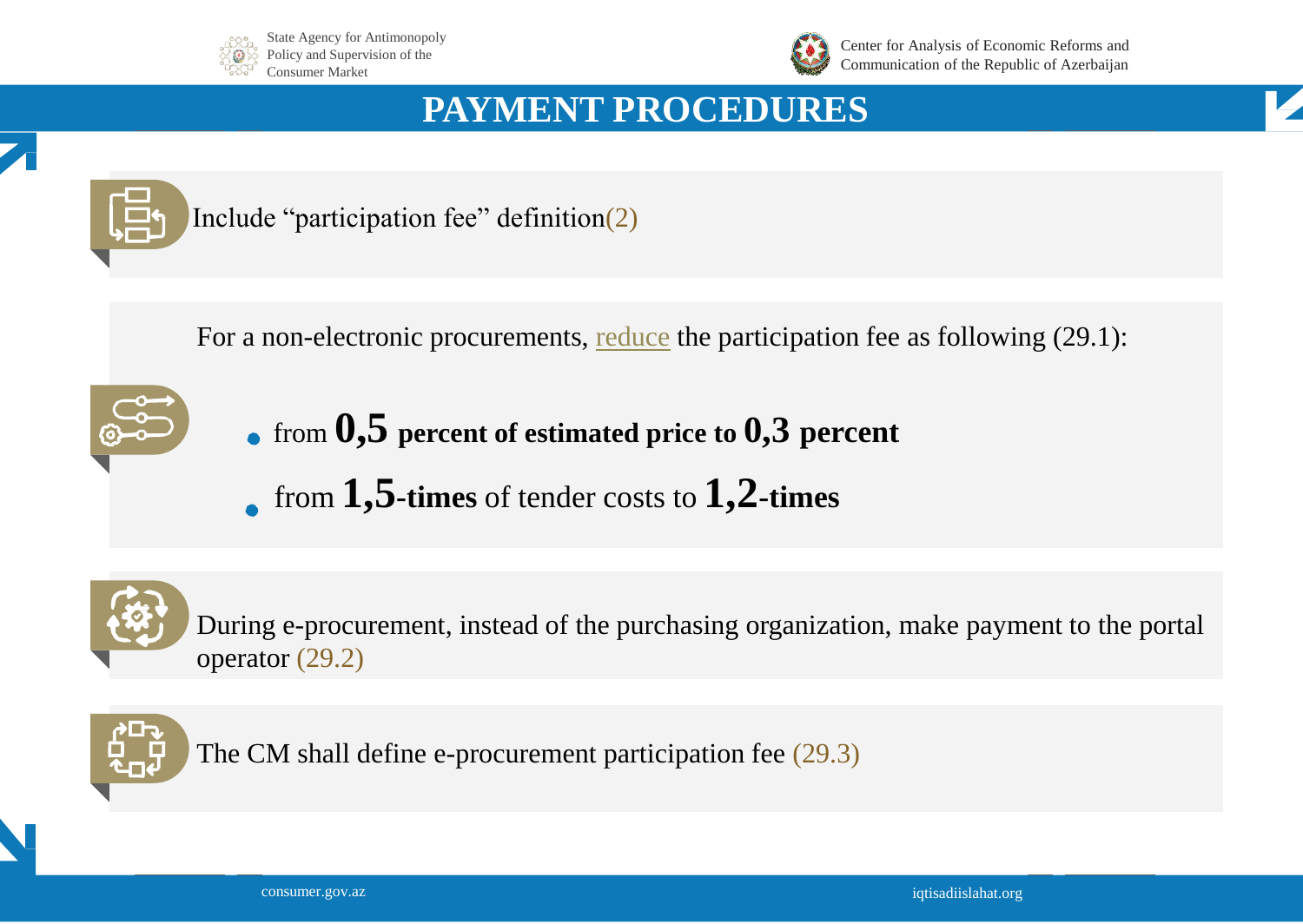



Center for Analysis of Economic Reforms and Communication of the Republic of Azerbaijan

## **TENDER COMMISSION**

Determining the number of members of the Tender Commission – odd number, **at least 5 members** (23.1)



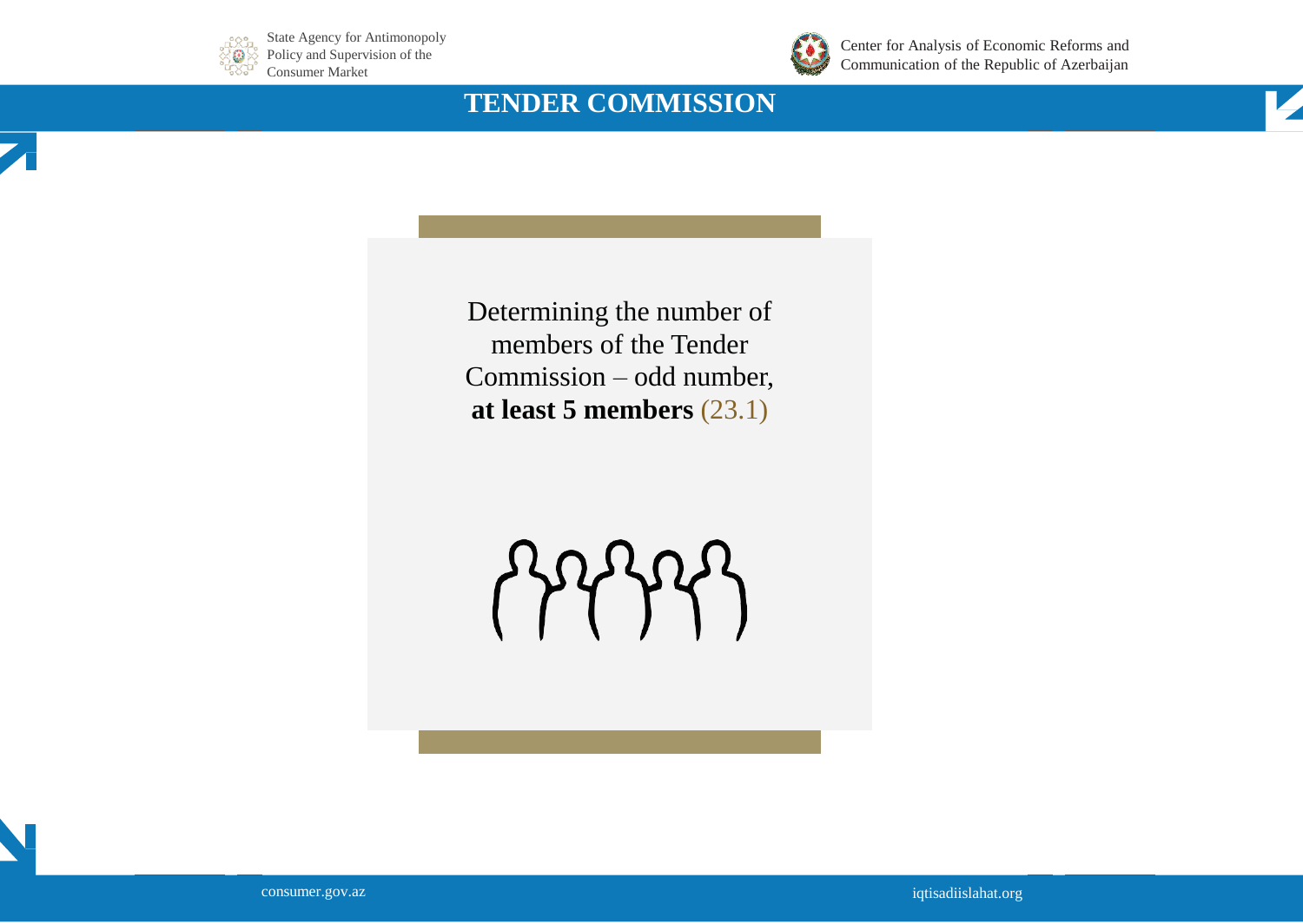



Center for Analysis of Economic Reforms and Communication of the Republic of Azerbaijan

#### **NEWSPAPER ANNOUNCEMENTS**



**Cancel posting newspaper announcements** on e-procurement open tenders and request for proposals and publish such announcements only on the portal (41.1 and 50-3.1.)



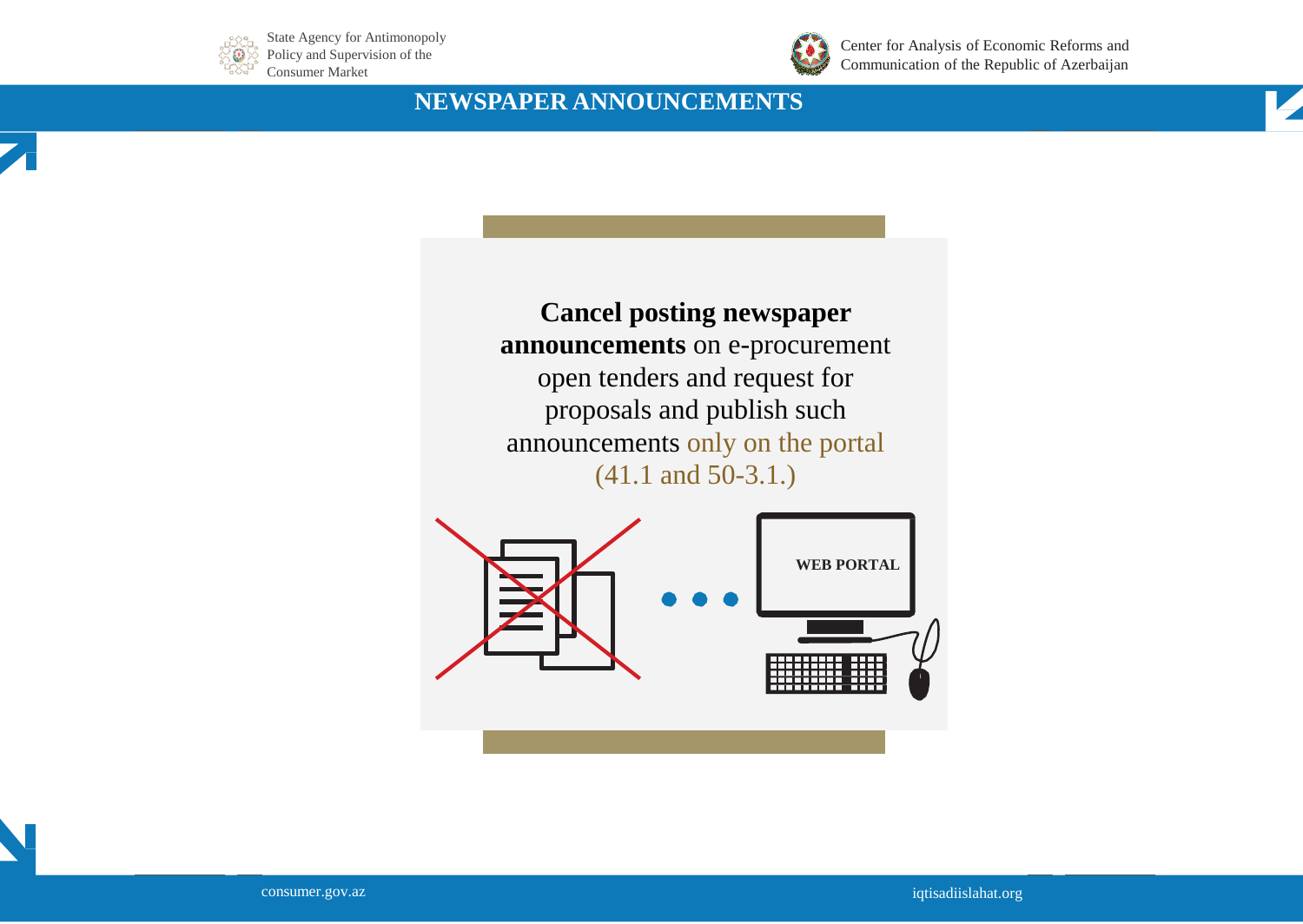



Center for Analysis of Economic Reforms and Communication of the Republic of Azerbaijan



# **SETTING DEADLINES FOR PROCUREMENT PROCEDURES**

- Preliminary qualification compliance determination
- Request for quotations
- Request for proposals
- Review of proposals received using other procurement methods
- Opening a tender package
- Evaluation of proposals
- Rejection of proposals
- Signing a contract
- Permits related to the contract and commencement of its implementation
- Procurement contract performance guarantee
- Payments under the contract
- Changing the terms of the contract

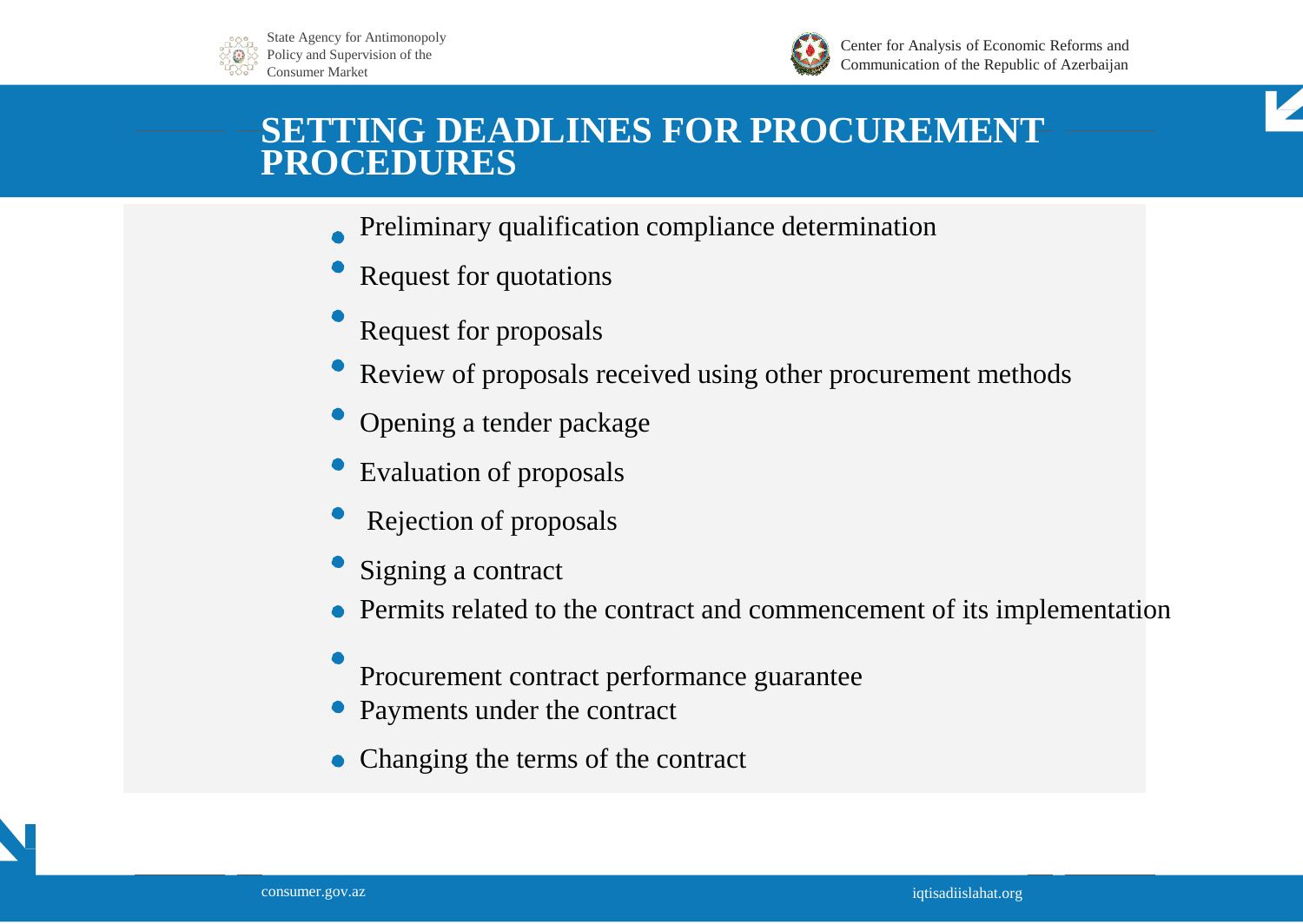



Center for Analysis of Economic Reforms and Communication of the Republic of Azerbaijan

# **PRELIMINARY QUALIFICATION COMPLIANCE DETERMINATION**

Announcing preliminary qualification compliance determination **at least 10 banking days in advance**(7.2)

**10 banking days**

Announcing the results of preliminary qualification compliance determination - **no later than 10 banking days** (7.6)



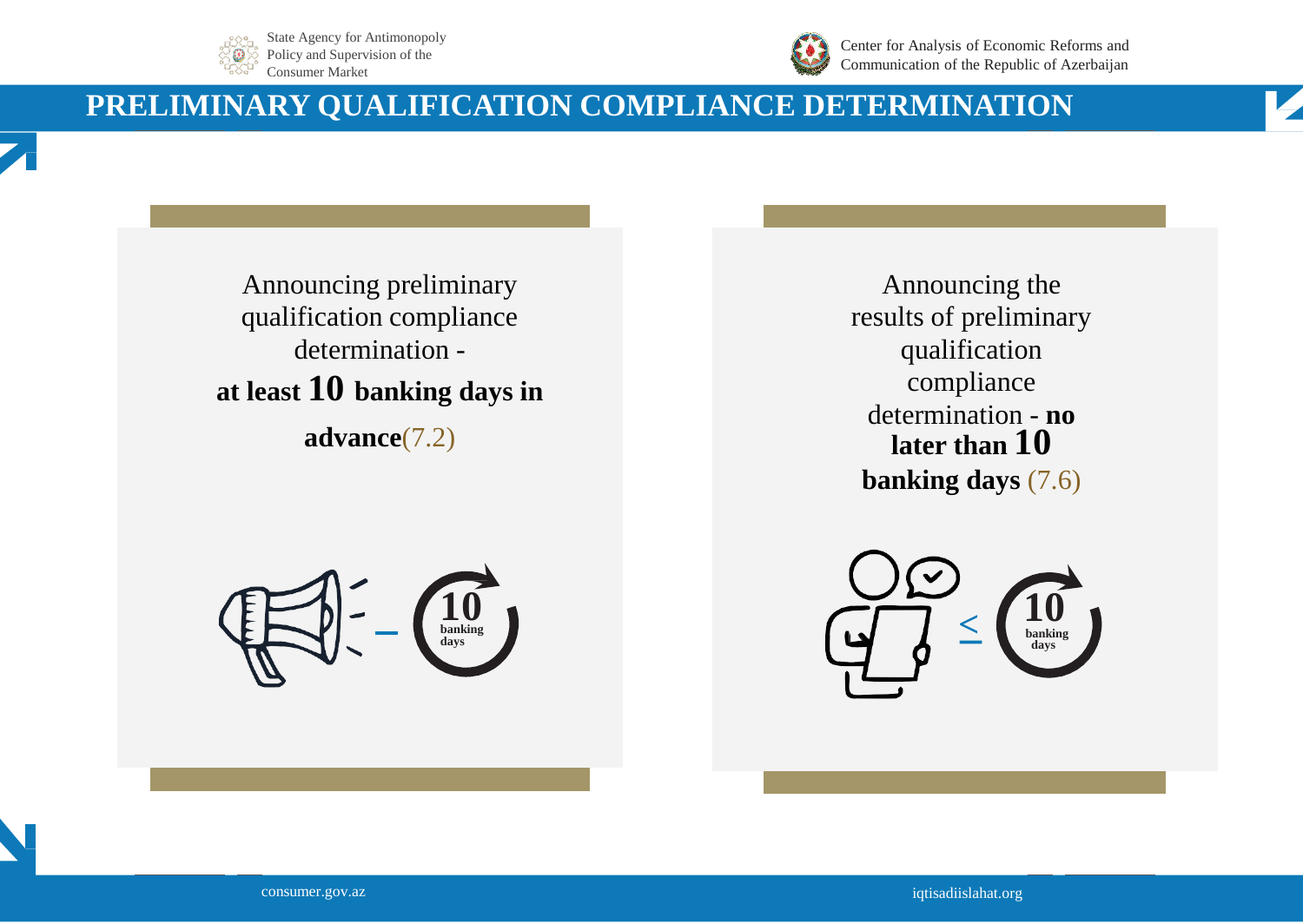



Center for Analysis of Economic Reforms and Communication of the Republic of Azerbaijan

# **REQUEST FOR QUOTATIONS**





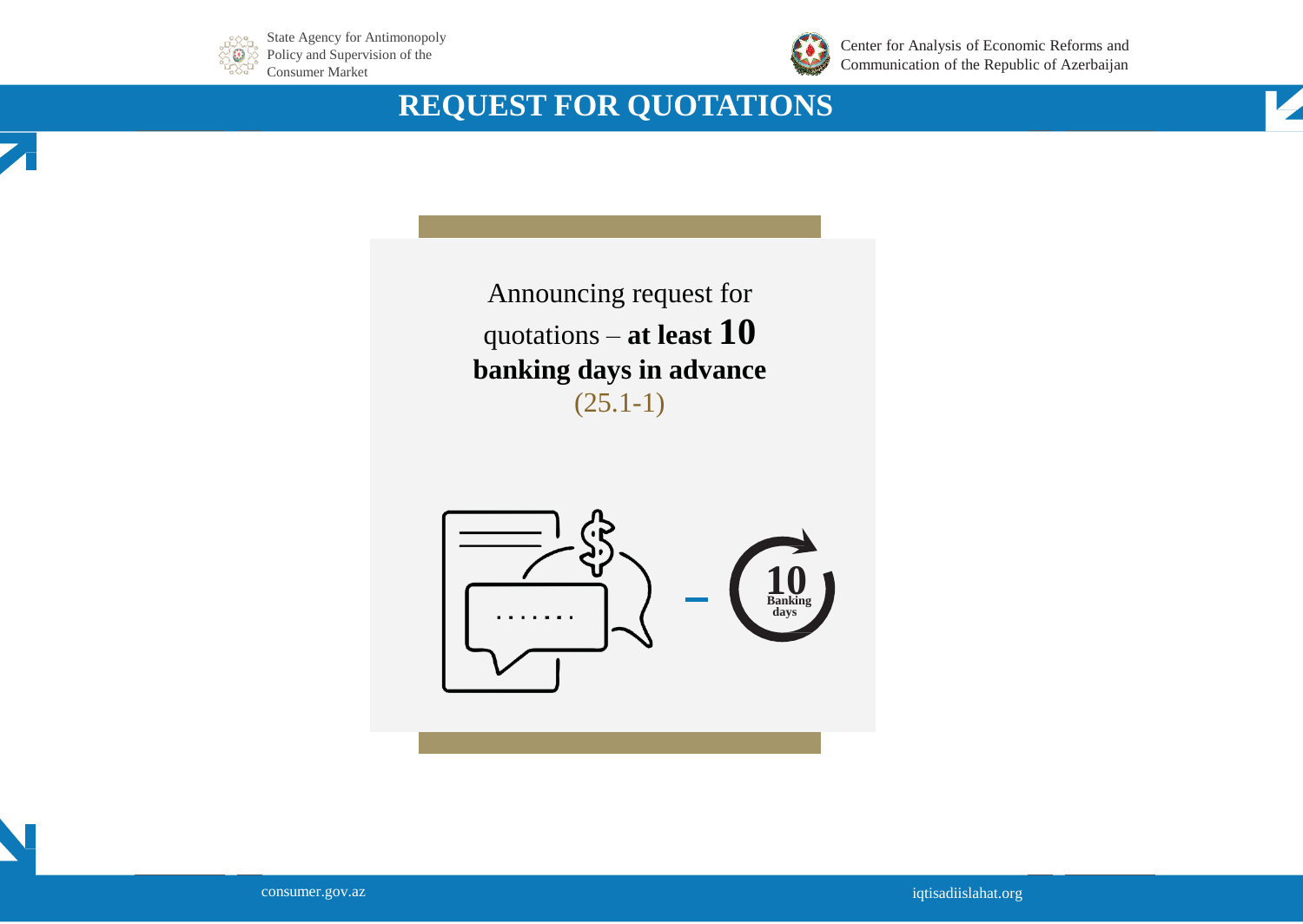



Center for Analysis of Economic Reforms and Communication of the Republic of Azerbaijan

## **REQUEST FOR PROPOSALS**



Announcing a request for proposals only on the portal – **at least 10 banking days in advance**(48.2)



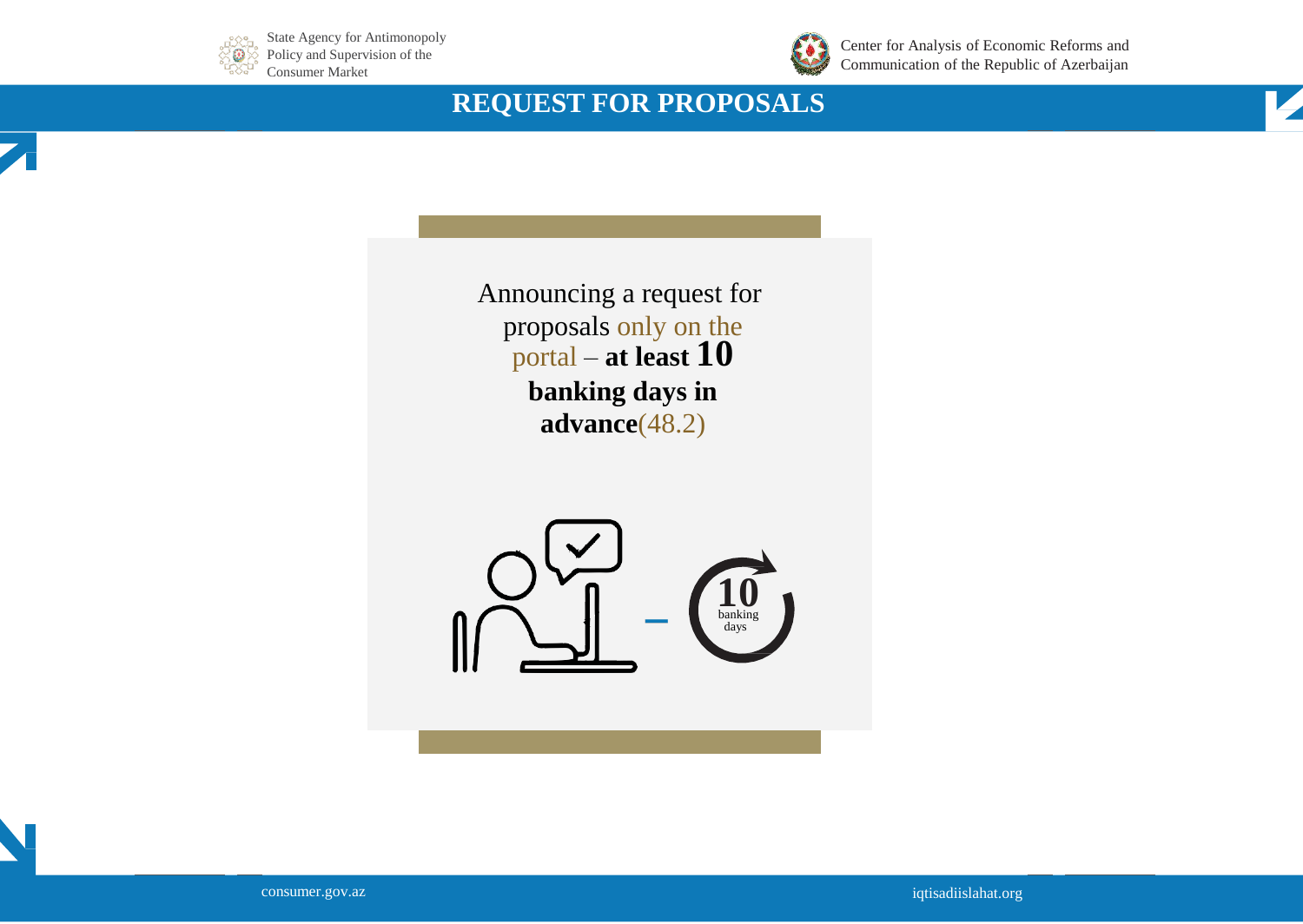



Center for Analysis of Economic Reforms and Communication of the Republic of Azerbaijan

## **REVIEW OF PROPOSALS**



The appropriate executive authority (SAAPSCM) decides on the application of other procurement methods (one source, request for proposals, etc.) **within 10** 

**banking days** (17.3)



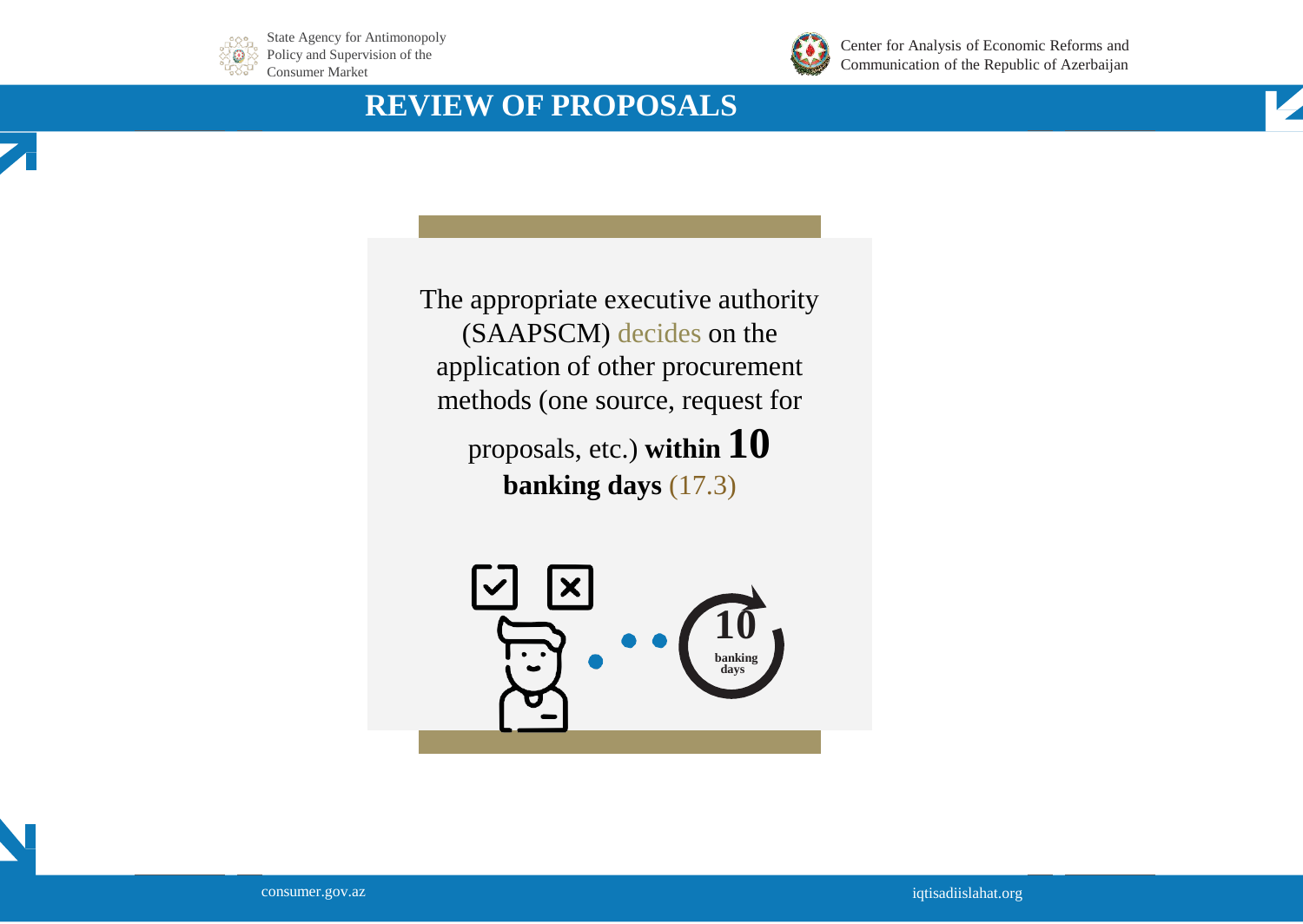



Center for Analysis of Economic Reforms and Communication of the Republic of Azerbaijan

### **OPENING A TENDER PACKAGE**



A tender package is opened after the final date of the determined period during **1 banking day** (35.1)



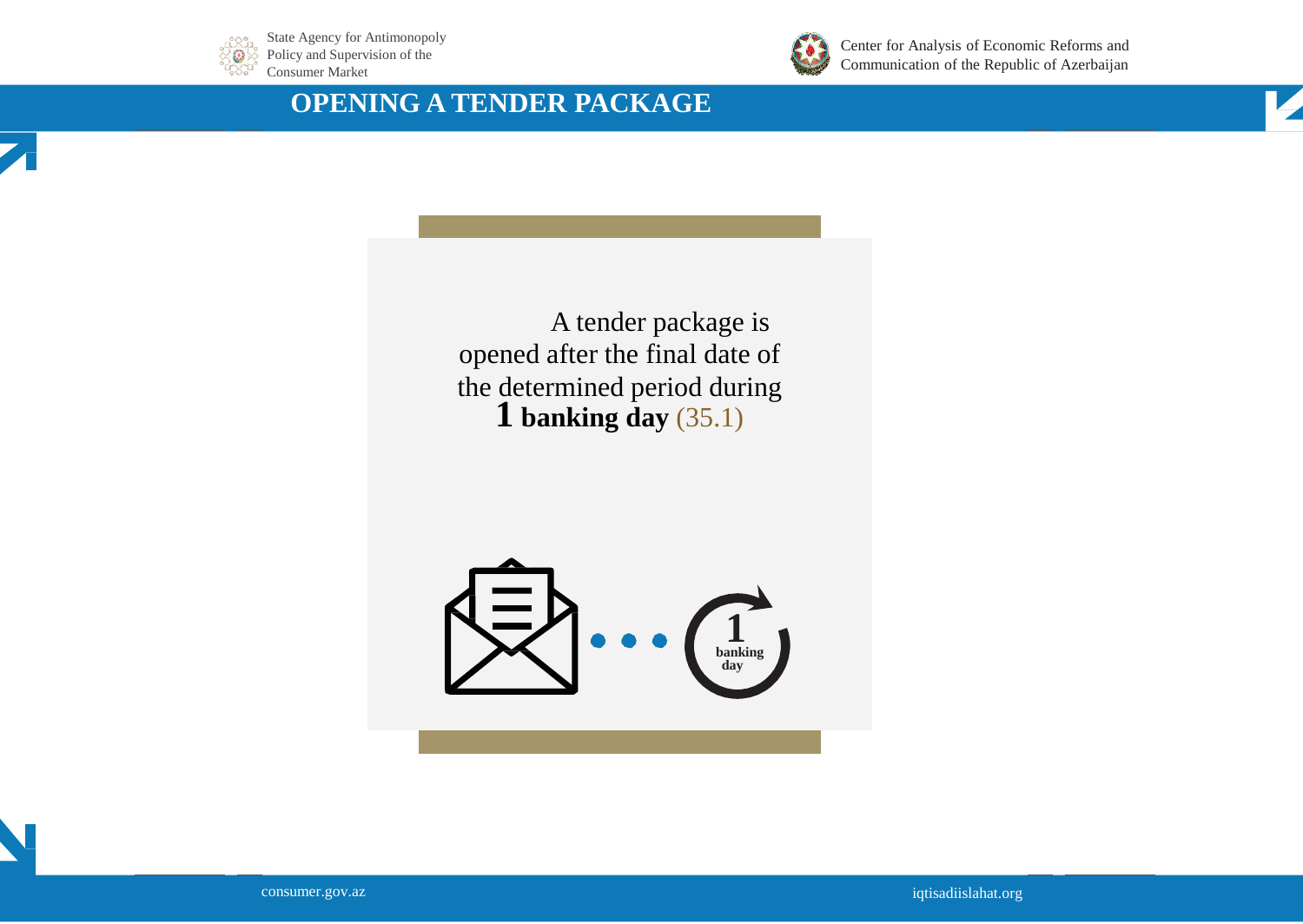



Center for Analysis of Economic Reforms and Communication of the Republic of Azerbaijan

#### **EVALUATION OF PROPOSALS**

Evaluation of proposals for electronic and other procurements is carried out

**10 banking days** prior to the expiration of the validity period of the proposals, specified in the collection of the main tender conditions (37.3, 37.7)



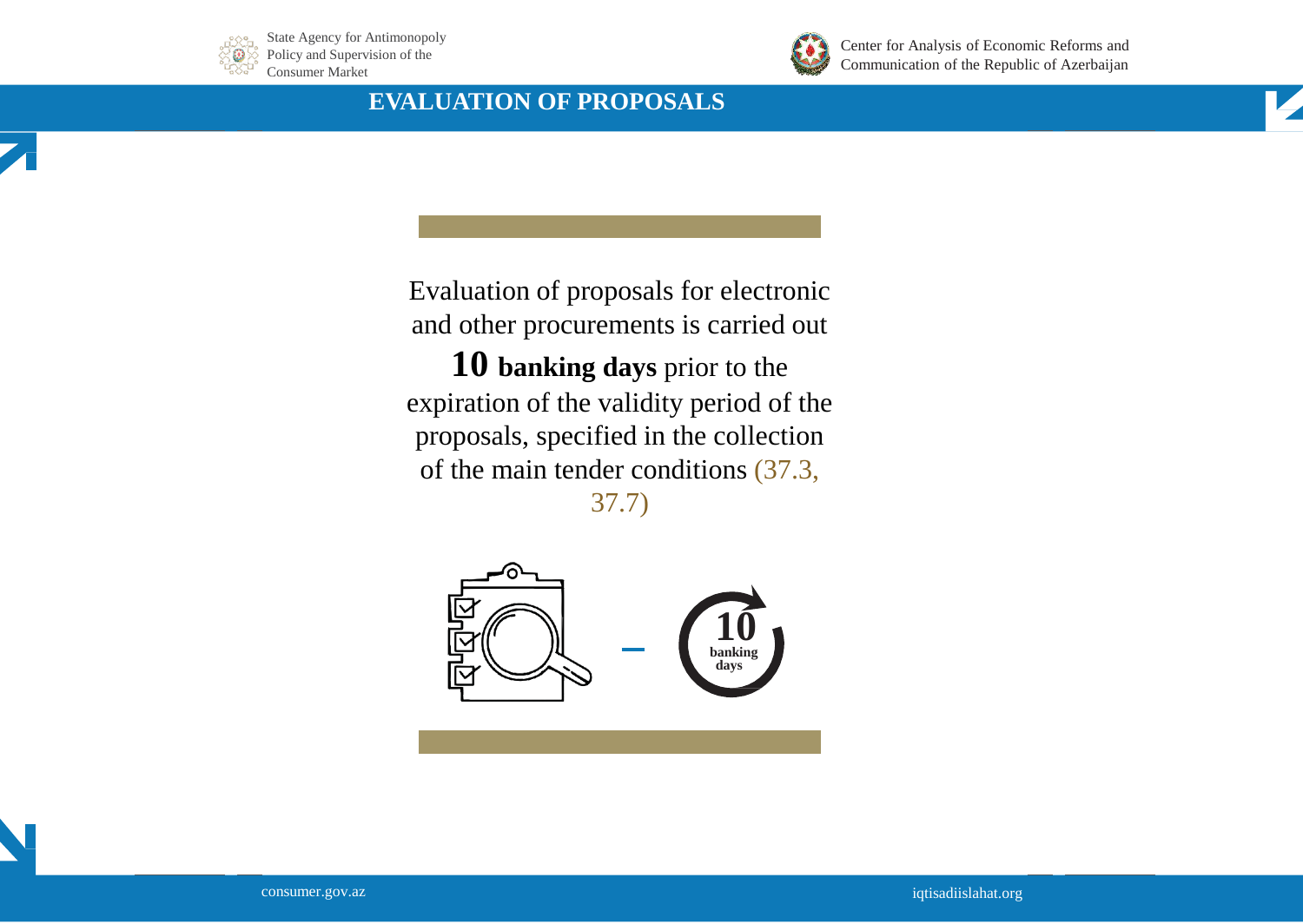



Center for Analysis of Economic Reforms and Communication of the Republic of Azerbaijan

#### **REJECTION OF PROPOSALS**

After making **a reasoned decision** to reject proposals, information about this is provided to the consignor (contractor) **within 1 banking day** (36.5, 36.5-1)



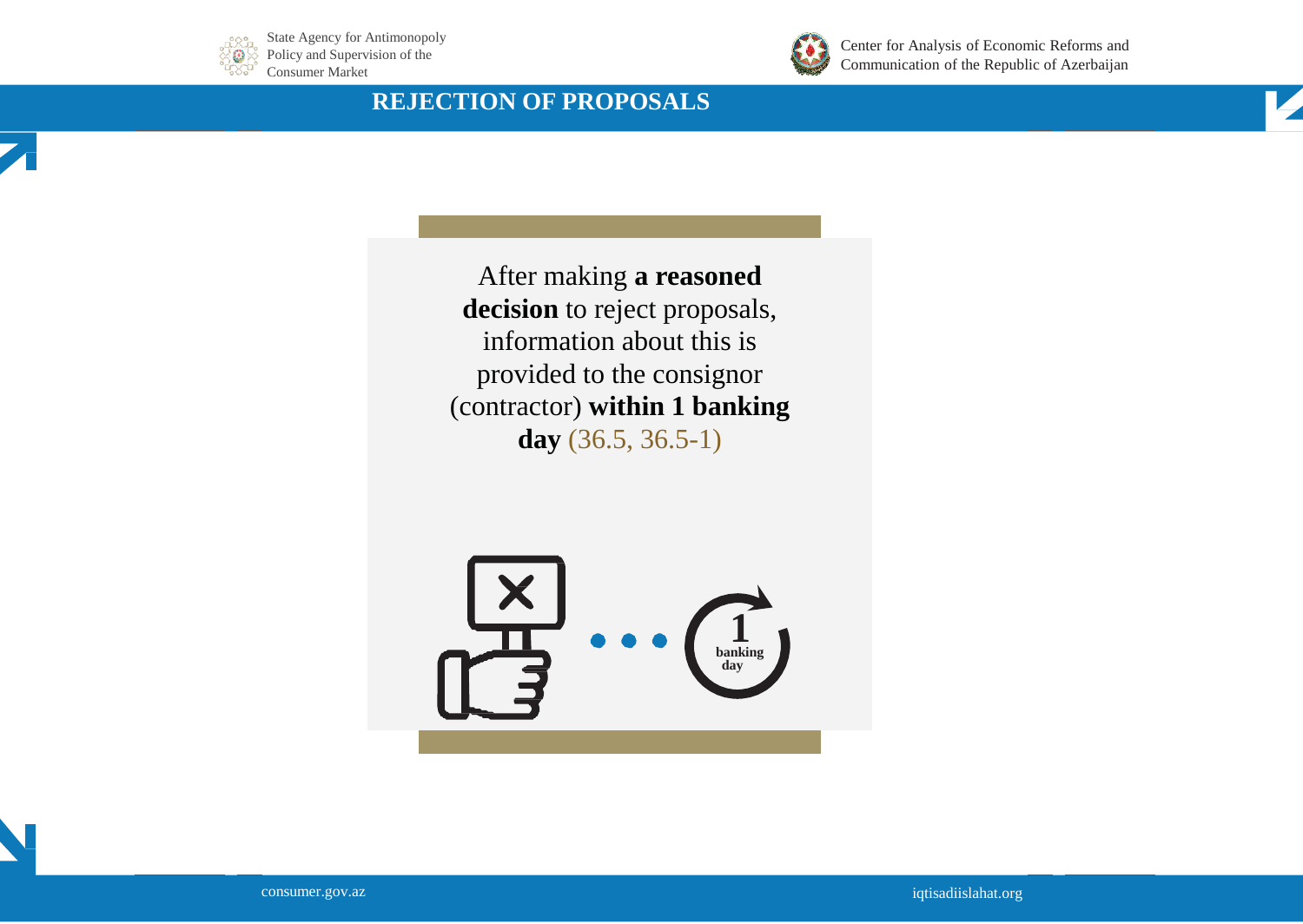



Center for Analysis of Economic Reforms and Communication of the Republic of Azerbaijan

#### **SIGNING A CONTRACT**



Prior to the expiration of the validity period of the proposal, the procurement agency send the signed contract **within 3 banking days**. (40.1).



If necessary, the superior management body approves the submitted procurement contract **no later than 5 banking days** (40.8).

The winner of the tender signs the contract submitted for the period specified in the collection of basic tender conditions **within 5 banking days** (40.2).



**3 banking** 

**days**



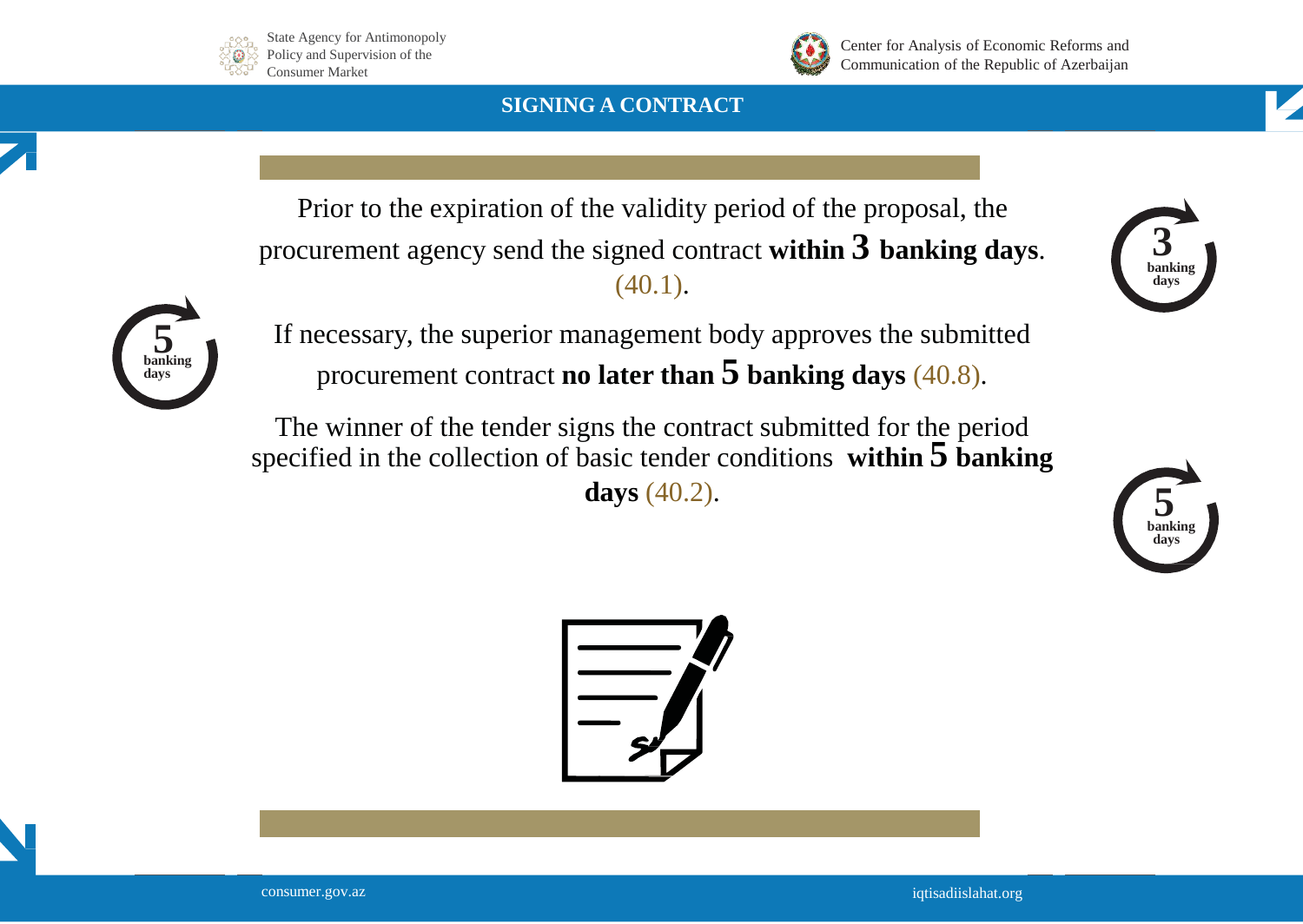



Center for Analysis of Economic Reforms and Communication of the Republic of Azerbaijan

#### **PERMITS RELATED TO THE CONTRACT AND COMMENCEMENT OF ITS IMPLEMENTATION**

To start implementing the contract, the procurement agency ensures receiving of permits from appropriate bodies (institutions) **prior to the commencement of the contract implementation**  (40.4)

### **Within 5 banking days** after

signing the contract, the procurement agency sends the consignor (contractor) a notification on the start date of the contract implementation, as well as regarding the permits received, in case they are required



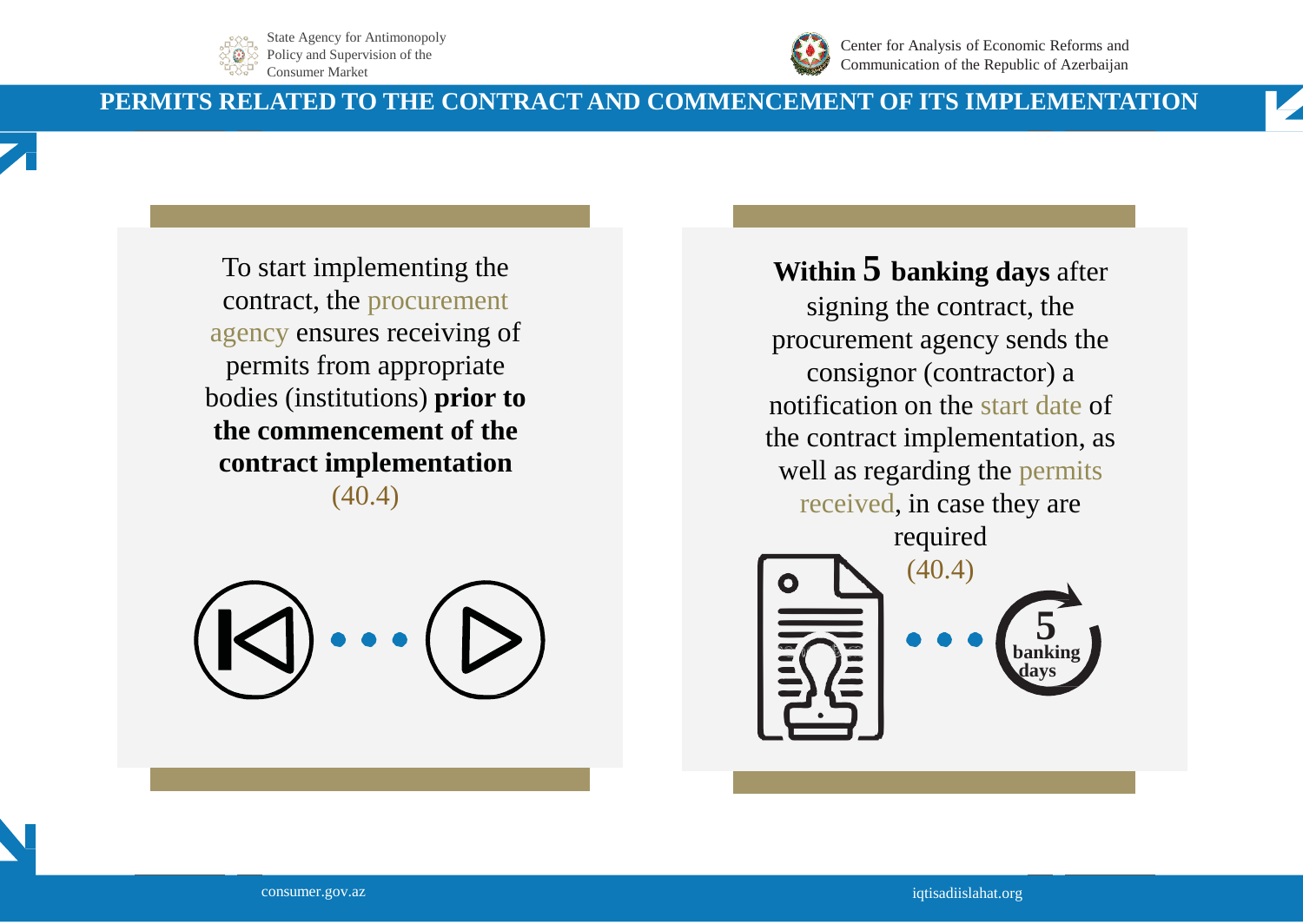



Center for Analysis of Economic Reforms and Communication of the Republic of Azerbaijan

#### **PROCUREMENT CONTRACT PERFORMANCE GUARANTEE**





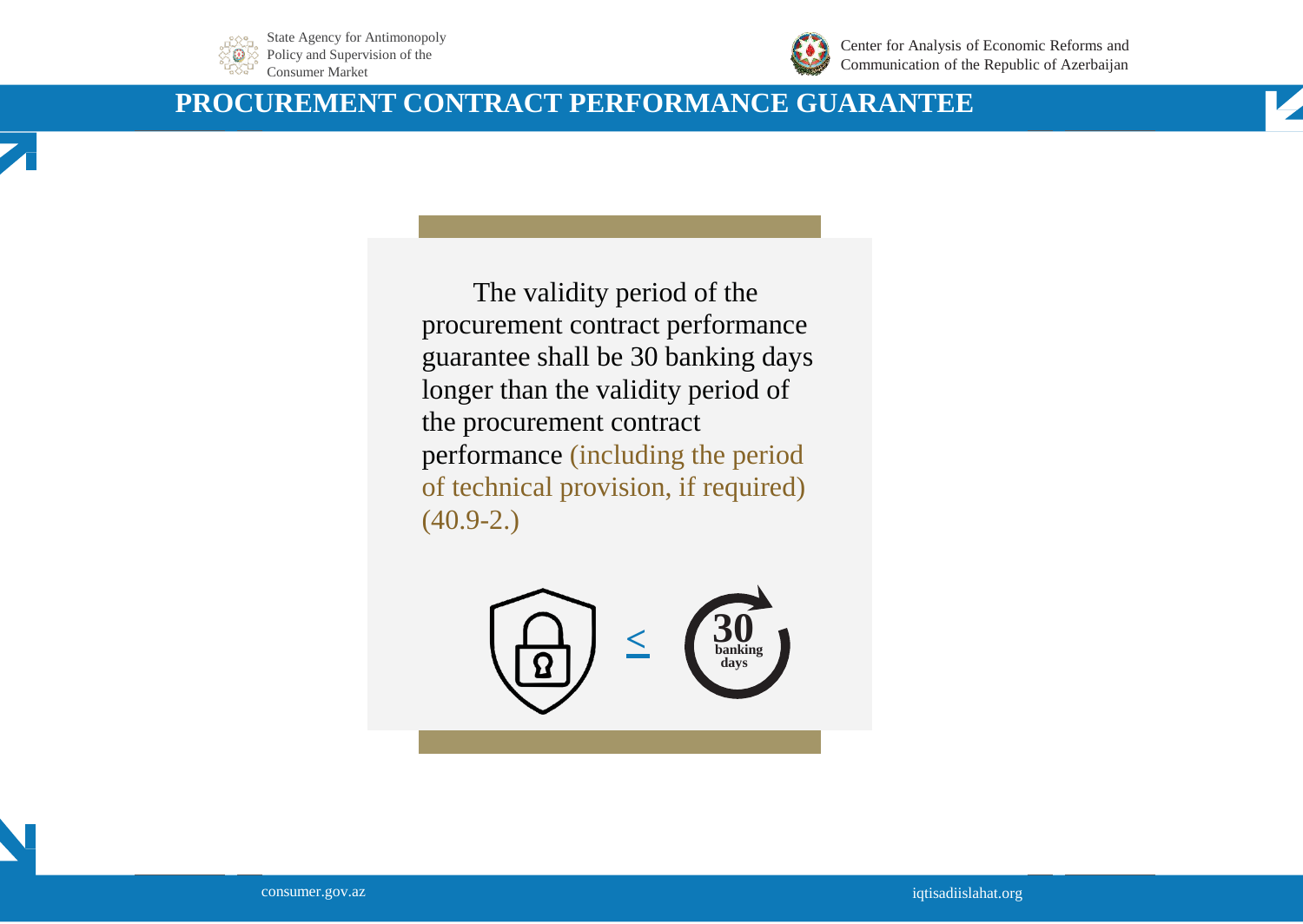



Center for Analysis of Economic Reforms and Communication of the Republic of Azerbaijan

#### **PAYMENTS UNDER THE CONTRACT**

After the consignor (contractor) submits the documents on the execution of the contract, the procurement agency must confirm these documents **within 15 banking days** or refuse confirming by providing explanations.

If, during this period, the procurement agency does not confirm the documents or does not provide a refusal to confirm these documents with an explanation, the submitted documents are considered approved by the procurement agency  $(40-1.4)$ 



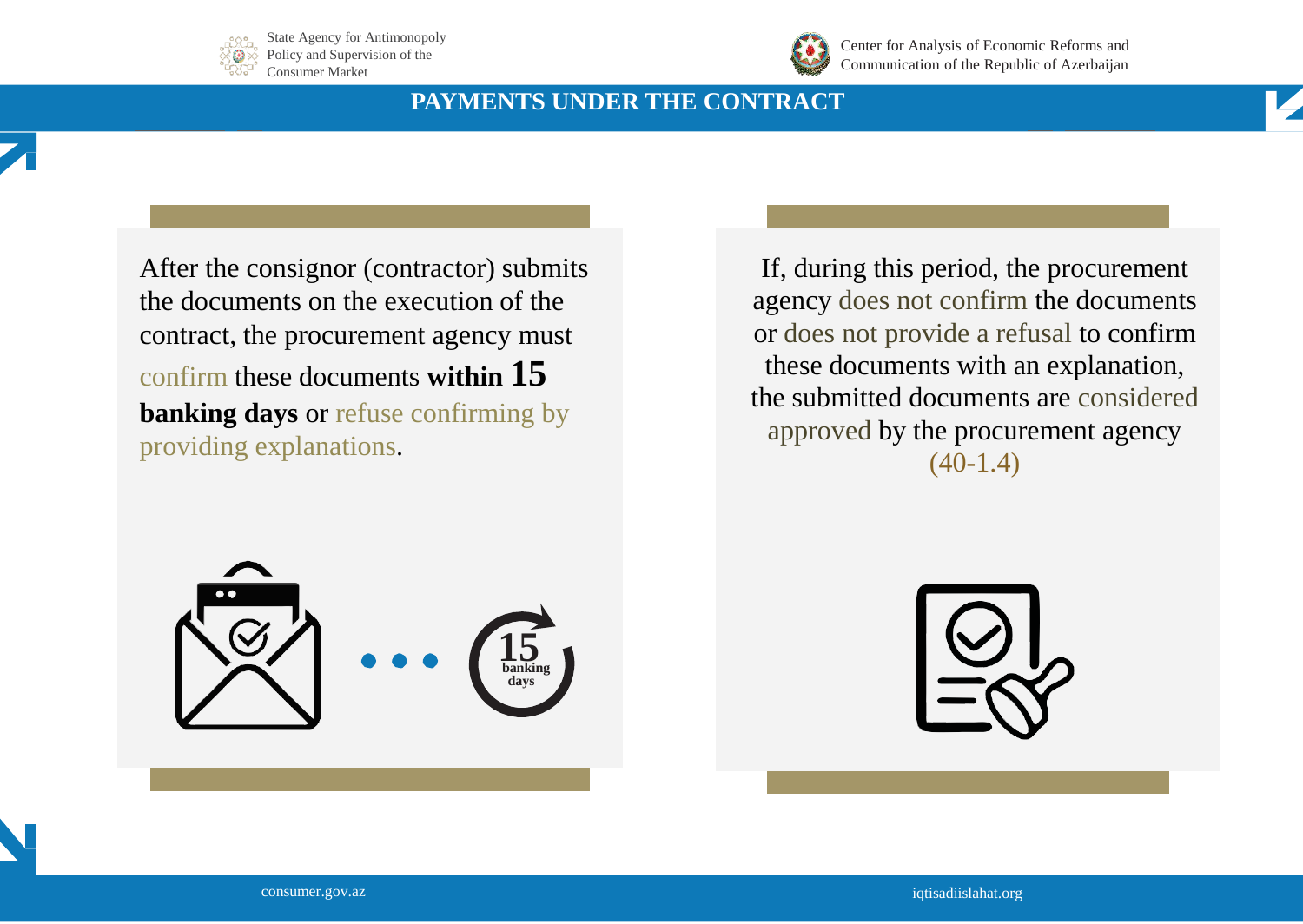



Center for Analysis of Economic Reforms and Communication of the Republic of Azerbaijan

# **MAKING CHANGES IN TERMS OF THE CONTRACT**





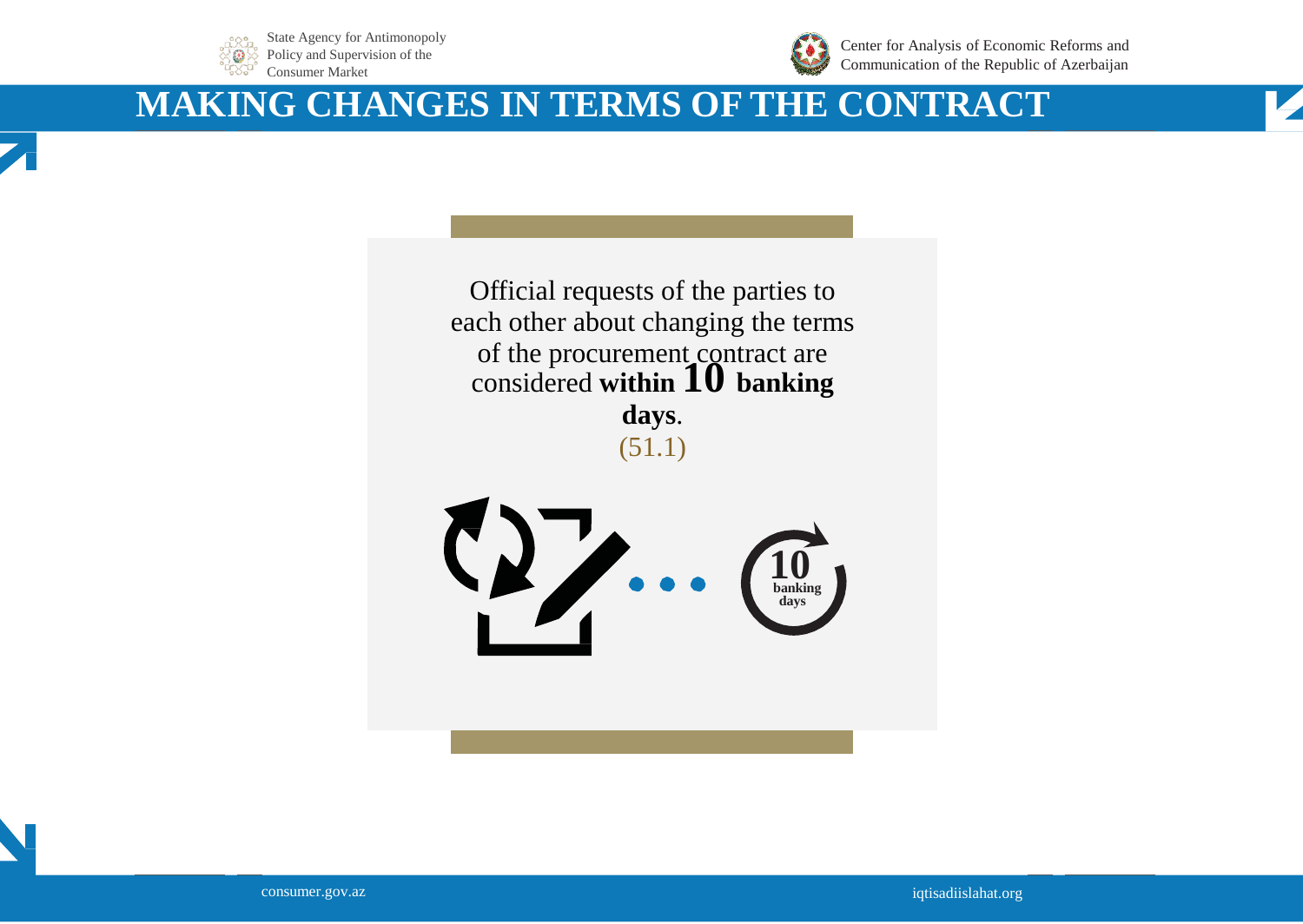



# **CHANGES IN THE CODE OF ADMINISTRATIVE OFFENSES**

**Article 445-1.** Violation of the legislation on public procurement 445-1.4.2. failure to publish announcements on public procurement tenders, request for proposals, and request for quotations and information on their results, as well as on the procurement contract signed as a result of the tender, on the official website on public procurements within the time limits established by the Law of the Republic of Azerbaijan "On Public Procurement" or placing false information; as well as failure to meet requirements arising from the Article 7.4, the second sentence of the Article 28.4, the third sentence of the Article 30.1, Articles 30.2, 32.1, 37.3, 37.7, 40.1, the second sentence of the Article 40.2-1, Articles 40.4, 40-1.2, 43.1, 56.3 and 59 regarding the time limits for organization of procurement and tender procedures,

#### shall involve the fine on officials in the amount **from two thousand to three thousand manats**.

(NEW) 445-1.7. failure to make payments by the procurement agency under the procurement contract in the manner, amount and within the time frame specified in the collection of the main conditions of the tender and special conditions of the procurement contract; as well as failure to make payments within the period specified in the procurement contract, which shall be provided after the completion of the procurement contract (including the period of technical provision) and preparation of documents confirming the completion of the procurement contract; and failure to pay to the consignor (contractor) of the late payment interest accrued under the procurement contract due to unreasonable delay in payment.

shall involve the fine on officials in the amount **from three thousand to six thousand manats**.